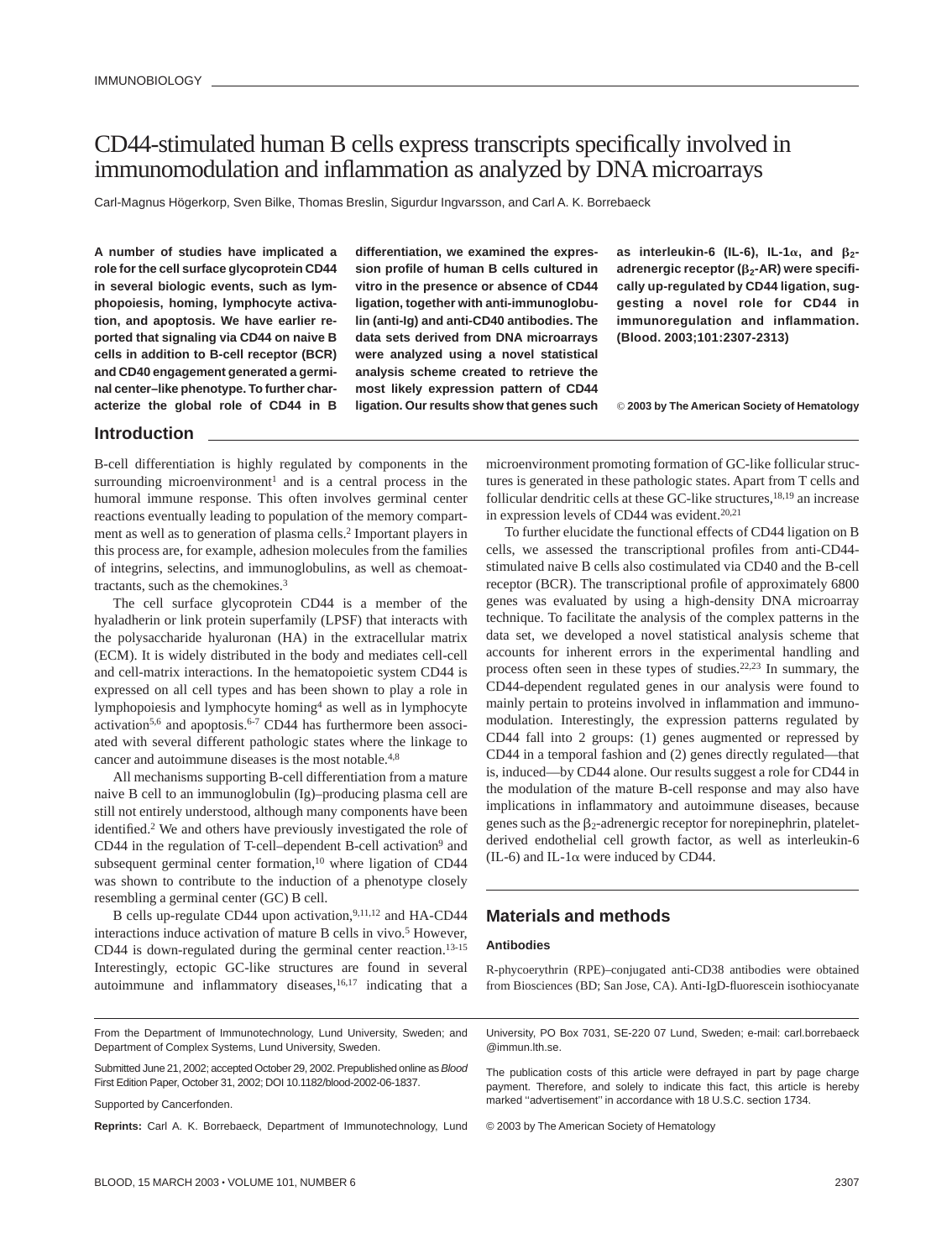(FITC) and anti-CD3–phycoerythrin (PECy5) was obtained from Dako (Glostrup, Denmark), and anti-CD38-PECy5 antibody was purchased from PharMingen (San Diego, CA). Mouse antihuman IgM (AF6) and mouse antihuman CD44 (BU52) antibodies were kindly provided by I. MacLennan (University of Birmingham, United Kingdom). Mouse antihuman CD40 (S2C6) was a gift from S. Pauli (Stockholm University, Sweden).

#### **Cells**

Human tonsils were obtained from 4 different pediatric patients undergoing routine tonsillectomy at the University Hospitals of Lund or Malmö. Briefly, tonsils were minced and T cells were removed by rosetting with neuraminidase-treated sheep red blood cells. Mononuclear T-cell–depleted cells were isolated by density centrifugation using Ficoll-Isopaque (Amersham Pharmacia Biotech, Uppsala, Sweden). The interphase fraction, containing predominantly B cells, was washed in phosphate-buffered saline (PBS) containing fetal bovine serum (FBS) (10%) and incubated with precoated anti-CD38 Dynabeads, sheep antimouse IgG, or pan-mouse IgG (Dynal Biotech, Oslo, Norway) for 45 minutes on ice. Cells depleted for CD38 were stained with anti-CD38-PECy5, anti-CD3-PECy5, and anti-IgD-FITC antibodies. Positive selection using flow cytometric cell sorting of IgD<sup>+</sup>/CD38<sup>-</sup> B cells to a purity exceeding 98% was performed on a FACS Vantage SE cell sorter (BD).

#### **Cell culture condition**

IgD<sup>+</sup>/CD38<sup>-</sup> B cells (2.0  $\times$  10<sup>6</sup>) from the 4 different human donors were separately cultured at  $37^{\circ}$ C, 5% CO<sub>2</sub>, for a total of 6 hours, 24 hours, and 72 hours on  $1.5 \times 10^5$  CD32-transfected fibroblasts (162CG7) with 0.2  $\mu$ g/mL anti-IgM (AF6) and 1.0  $\mu$ g/mL anti-CD40 (S2C6) antibodies, with or without 1.0  $\mu$ g/mL anti-CD44 (BU52) antibodies. The culture was performed in flat-bottomed 24-well plates (Costar, Corning, NY) using complete medium: RPMI 1640 supplemented with 2 mM L-glutamine, 1% nonessential amino acids, 50  $\mu$ g/mL gentamicin (Gibco Life Technologies, Gaithersburg, MD), and 10% FBS (Hyclone Laboratories, Logan, UT).

#### **Isolation of mRNA**

Freshly isolated cells from each separate culture were lysed in Trizol (Life Technologies). The RNA was extracted from the cell lysate by adding 0.2 vol chloroform. The aqueous phase containing the RNA was separated and subsequently precipitated with isopropanol and washed in 75% ethanol. The RNA pellet was dissolved in diethylene pyrocarbonate (DEPC)-treated water and further purified with the RNeasy Mini Kit (QIAGEN, Hilden, Germany). The total RNA content was assessed spectrophotometrically (GeneQuant II, Amersham, Pharmacia Biotech) within a 260/280 nm OD (optic density) ratio of 1.9:2.1. After a second precipitation step in 2.5 vol ethanol and subsequent wash, the RNA was resuspended in DEPC-treated water. Five micrograms of total RNA was used for the cDNA and cRNA synthesis, as previously described<sup>24</sup>; cRNA is quality controlled by gel electrophoresis.

#### **Hybridization and scanning of the DNA chips**

A hybridization cocktail was prepared with the biotinylated and fragmented cRNA at 50  $\mu$ g/mL, as described previously,<sup>24</sup> and hybridized onto HuGeneFL microarrays (Affymetrix, Santa Clara, CA). The probe array was then stained with a solution of 2 mg/mL acetylated bovine serum albumin (BSA) and 10  $\mu$ g/mL streptavidin R-phycoerythrin (Molecular Probes, Eugene, OR). A secondary stain was performed with acetylated BSA, normal goat IgG (Sigma Chemical, St Louis, MO), and biotinylated goat antistreptavidin antibody (Vector Laboratories, Burlingame, CA) for amplification. A final staining step with streptavidin R-phycoerythrin was performed before the probe arrays were scanned in the gene array scanner and checked using the Micro Array Suite 4.0 (Affymetrix), as described previously.24 Several controls assessing the overall processing, the hybridization, and the quality of the material are included on the microarray. A total of 6 arrays were run for every donor, one for every time point for both the anti-CD44–stimulated and nonstimulated cells. In total, 24 arrays were evaluated.

#### **Statistical analysis**

A brief review of the mathematical details of the statistical data analysis is given here, and a more detailed description is available elsewhere (S.B., T.B., and M. Sigvardsson, unpublished data, 2002). The data consist of 6 different biologic varieties: anti-CD44-treated cells at 6, 24, and 72 hours after the onset of treatment and untreated cells sampled at the same time points. Each variety consists of 4 samples—that is, from the 4 different human donors. For each variety, data are discretized using the Affymetrix "present/absent" calls so that each gene is represented by a vector  $S \in \{0,1\}^4$ . The distribution of observed states S in the variety is assumed to be generated by 3 underlying biologic states:  $\sigma_0$  for expression below the detection level of the chips,  $\sigma_1$  for expression above detection level, and  $\sigma_T$ for genes with varying expression levels in the 4 samples. The latter state is assumed to give rise to random vectors S with equal probabilities of 0 or 1 at each position. For each measurement, a certain noise characteristic is assumed. This noise characteristic is modeled by misclassification probabilities  $\{P_{0\to 1}^i P_{1\to 0}^i\}_{i=1}^4$ .

To simplify the notation, we introduce the S dependent variables:

$$
\rho_{1\to 0}^i \equiv P_{1\to 0}^i \delta_{S_i,0} + (1 - P_{1\to 0}^i) \delta_{S_i,1}
$$
  

$$
\rho_{0\to 1}^i \equiv P_{0\to 1}^i \delta_{S_i,1} + (1 - P_{0\to 1}^i) \delta_{S_i,0}
$$

The distribution of observed states S is then modeled by

$$
P(S) = P(\sigma_1)\Pi_{i=1}^4 \rho_{1\to 0}^i + P(\sigma_0)\Pi_{i=1}^4 \rho_{0\to 1}^i + P(\sigma_T)\Pi_{i=1}^4 \frac{1}{2}(\rho_{1\to 0}^i + \rho_{1\to 0}^i)
$$

This distribution is fitted to the observed data by  $\chi^2$  minimization of the unweighted errors. With the parameter estimates generated from the fit, we may now calculate the belief in terms of probability for an underlying state given the observed one.  $P(\sigma | S) = [P(S | \sigma)P(\sigma)]/P(S)$  where  $\sigma \in {\sigma_0, \sigma_{T}, \sigma_1}.$ For the  $3<sup>6</sup> = 729$  possible expression profiles over the whole set of varieties  $v \in \{6h+, 24h+, 72h+, 6h-, 24h-, 72h-\}$ , we calculate the probability of each one of them by  $\Pi P(\sigma^v | S^v)$ .

For simplicity, the underlying states  $\sigma_0$ ,  $\sigma_T$ , and  $\sigma_1$  are throughout the paper referred to by their index symbols 0, T, and 1. Further, the expression profile of a gene over the 6 varieties will be denoted, for example, 0T1000, where the position of 0, T, or 1 in this pattern refers to the expressional state in the variety  $6h+$ ,  $24h+$ ,  $72h+$ ,  $6h-$ ,  $24h-$ ,  $72h-$ , respectively.

#### **Flow cytometry and ELISA**

Freshly isolated cells from each separate culture were assayed for IL-1 $\alpha$ surface expression by flow cytometry using a FACScan (BD) and for IL-6 expression in the supernatant using enzyme-linked immunosorbent assay  $(ELISA)$ . Anti-IL-1 $\alpha$ -PE was purchased from PharMingen, while the human IL-6 ELISA kit was purchased from R&D Systems (Minneapolis, MN).

# **Results**

To study the transcriptional changes associated with a CD44 stimuli on naive B cells, the entire cell population from ectomized pediatric tonsils was fractionated and a naive B-cell subset, defined by immunoglobulin (Ig) D cell surface expression and a lack of CD38, was collected. These cells were propagated in the presence of anti-CD40 and anti-IgM antibodies and immobilized on CD32 transfected fibroblasts.25 The phenotypic and functional changes then attributed to a CD44 stimulation were evaluated at 6, 24, and 72 hours over 4 separate samples using high-density DNA microarrays displaying probes for approximately 6800 genes and several hundred expressed sequence tags (ESTs).

To investigate the sample coherence, we constructed a Hamming distance matrix of all samples (Figure 1). This validation clearly shows how samples labeled 1 in both treated and untreated cells at 72 hours deviate from the other samples. The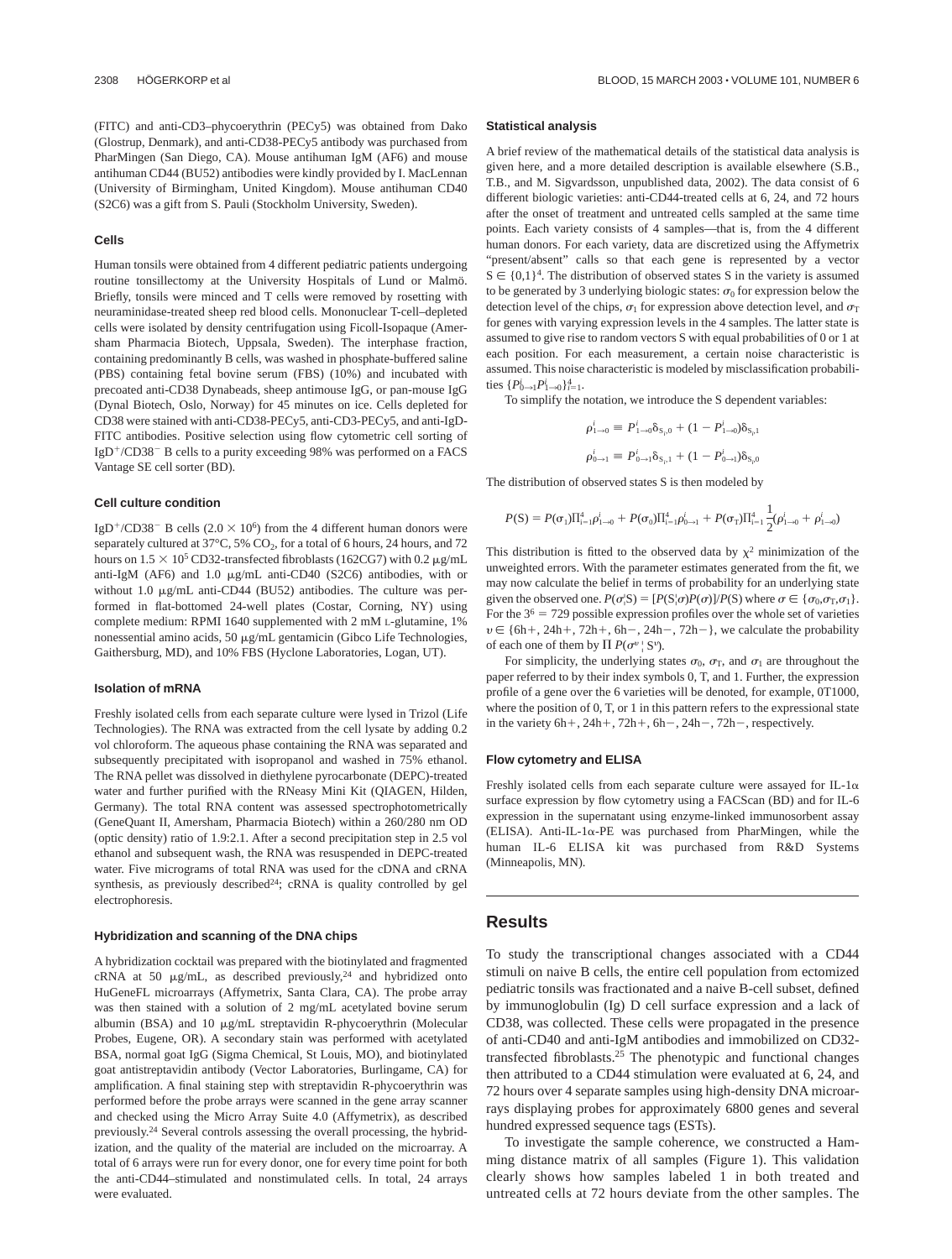

**Figure 1. Hamming distance matrix visualizing the number of genes differing between any 2 samples.** The color scale ranges from black, indicating no difference, to white, indicating a 2828-gene difference. The ordering is as follows (from the lower left corner up and right): CD44-stimulated (indicated as  $+CD44$ ) sample no. 1 at 6, 24, and 72 hours; CD44-stimulated sample no. 2, at 6, 24, and 72 hours; sample no. 3 at 6, 24, and 72 hours; and sample no. 4 at 6, 24, and 72 hours. In a corresponding series is the control receiving no CD44 stimuli (indicated -CD44).

deviation is also noted as raised misclassification probabilities for these samples (data not shown). Because the algorithm is designed to handle deviations even of this magnitude, the samples were retained.

**Table 1. Genes directly regulated and induced by anti-CD44**

To assess the difference in gene expression induced by CD44 ligation, the genes were clustered according to their most probable expression profile over the 6 varieties. These expression profiles can be viewed as 6-letter strings composed by 0, T, or 1 in the following order:  $6h$ +,  $24h$ +,  $72h$ +,  $6h$ -,  $24h$ -,  $72h$ -. For example, a gene with most probable expression profile 01T000 is below the detection level of the chip at 6 hours in the treated group, above the detection level at 24 hours in the treated group, and transient (varying) in the treated group at 72 hours. However, the expression level is below the detection level at all times in the untreated group.

To select genes directly regulated by CD44 (ie, induced or repressed by CD44) at all times, we extracted those having an expression pattern matching  $(1/T, 1/T, 1/T, 0, 0, 0)$  and  $(0, 0, 0, 1/T, 0, 0)$ 1/T, 1/T). To select temporally regulated genes (ie, genes having an earlier or delayed induction by CD44), we extracted those having an expression pattern matching (1/T, 1/T/0, 1/T/0, 0, 1/T/0, 1/T/0) and  $(0, 1/T/0, 1/T/0, 1/T, 1/T/0, 1/T/0)$ . The selected clusters were further refined by applying a ranking of the genes having the highest appearance frequency within each specific pattern. In this way the most significant members were assessed. Tables 1 and 2 show genes directly regulated by CD44, and Tables 3 and 4 show genes temporally regulated by CD44.

The ligation of CD44 on a naive B-cell population was recently shown by us to partially induce a germinal center phenotype,<sup>10</sup> as defined by an up-regulation of CD10, CD77, and CD95. The present analysis confirmed the induced presence of CD10 (MME) and CD95 (TNFRSF6) on the transcriptional level (Table 2). The neutral glycosphingolipid CD77 is not represented on the microarray. In the present setting the difference in CD10 and CD95 expression was attributed to a temporal induction, because the CD95 transcript was found in the 11101T cluster and the CD10 is

| HGNC*                           | Annotation                                                                                             | Accession no. | Pattern       |
|---------------------------------|--------------------------------------------------------------------------------------------------------|---------------|---------------|
| IL <sub>1</sub> A               | Interleukin 1, alpha                                                                                   | M28983        | <b>TTT000</b> |
| <b>NA</b>                       | Human clone 23908 mRNA sequence                                                                        | U79290        | <b>TTT000</b> |
| <b>NA</b>                       | Human (BSF-2/IL6) gene for B cell stimulatory factor-2                                                 | Y00081        | <b>TTT000</b> |
| PDE6A                           | Phosphodiesterase 6A, alpha subunit                                                                    | M26061        | TT1000        |
| <b>NA</b>                       | H sapiens mRNA sequence (15q11-13)                                                                     | X69636        | <b>TT0000</b> |
| C18B11                          | C18B11 homolog                                                                                         | U67934        | <b>TT0000</b> |
| MLLT3                           | Myeloid/lymphoid or mixed-lineage leukemia (trithorax homolog, <i>Drosophila</i> ); translocated to, 3 | L13744        | T1T000        |
| SOX5                            | SRY (sex-determining region Y)-box 5                                                                   | S83308        | T10000        |
| ATP <sub>1</sub> A <sub>2</sub> | ATPase, Na <sup>+</sup> K <sup>+</sup> transporting, alpha-2 polypeptide                               | J05096        | T10000        |
| AQP1                            | Aquaporin 1                                                                                            | U41518        | <b>T0T000</b> |
| STX <sub>1</sub> A              | Syntaxin 1A                                                                                            | L37792        | <b>T0T000</b> |
| <b>PLG</b>                      | Plasminogen                                                                                            | M34276        | T01000        |
| IF                              | I factor                                                                                               | Y00318        | T00000        |
| <b>AFAP</b>                     | Actin filament associated protein                                                                      | D25248        | 1TT000        |
| SH3BP2                          | SH3-domain binding protein 2                                                                           | AB000462      | 11T000        |
| GCNT <sub>2</sub>               | Glucosaminyl (N-acetyl) transferase 2, I-branching enzyme                                              | L41607        | 0TT000        |
| PYGL                            | Phosphorylase, glycogen; liver                                                                         | M14636        | 0TT000        |
| ADRB <sub>2</sub>               | Adrenergic, beta-2-, receptor, surface                                                                 | M15169        | 0TT000        |
| <b>PIGA</b>                     | Phosphatidylinositol glycan, class A                                                                   | S78467        | 0TT000        |
| ECGF1                           | Endothelial cell growth factor 1                                                                       | S72487        | 0T1000        |
| NBL <sub>1</sub>                | Neuroblastoma, suppression of tumorigenicity 1                                                         | D28124        | 0T1000        |
| <b>MITF</b>                     | Microphthalmia-associated transcription factor                                                         | Z29678        | 0T0000        |
| STK9                            | Serine/threonine kinase 9                                                                              | X89059        | 00T000        |
| ALB                             | Albumin                                                                                                | U22961        | 00T000        |
| CAMK2D                          | Calcium/calmodulin-dependent protein kinase (CaM kinase) II delta                                      | U50361        | 00T000        |
| MAPK14                          | Mitogen-activated protein kinase 14                                                                    | L35253        | 00T000        |
| RGS3                            | Regulator of G-protein signaling 3                                                                     | U27655        | 00T000        |
| SERPINC1                        | Serine (or cysteine) proteinase inhibitor, clade C (antithrombin), member 1                            | M21642        | 00T000        |

\*Annotation based on HUGO Gene Nomenclature Committee (HGNC): http://www.gene.ucl.ac.uk/nomenclature/. NA indicates not applicable.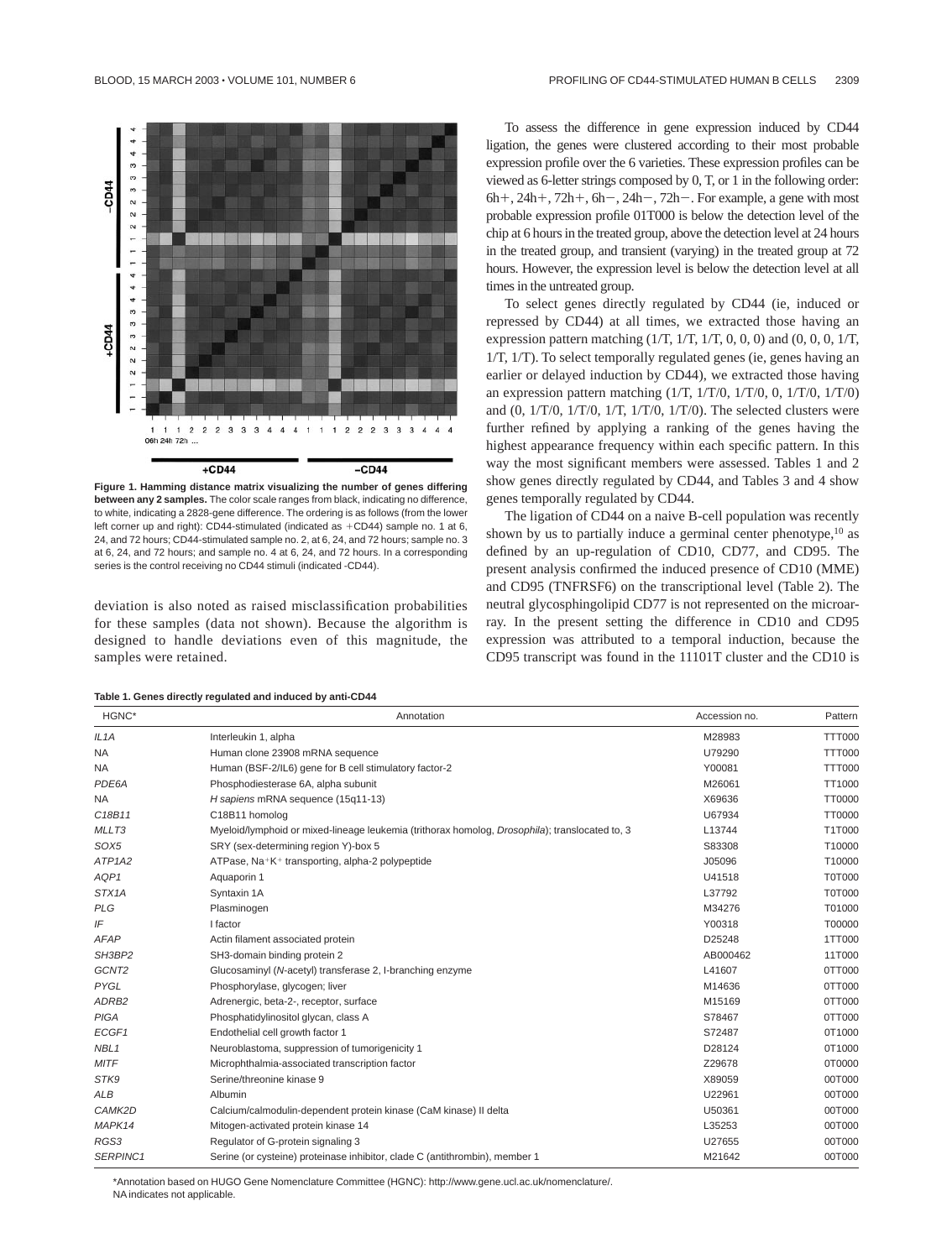| Table 2. Genes directly regulated and repressed by anti-CD44 |  |  |  |  |  |  |
|--------------------------------------------------------------|--|--|--|--|--|--|
|--------------------------------------------------------------|--|--|--|--|--|--|

| HGNC*              | Annotation                                                                                         | Accession no. | Pattern |
|--------------------|----------------------------------------------------------------------------------------------------|---------------|---------|
| SSTR4              | Somatostatin receptor 4                                                                            | L14856        | 000TTT  |
| NA.                | H sapiens CREB gene                                                                                | X68994        | 000TTT  |
| <b>PALM</b>        | Paralemmin                                                                                         | D87460        | 000TT0  |
| NA.                | H sapiens mRNA for NK receptor                                                                     | X97230        | 000TT0  |
| <b>SLC14A1</b>     | Solute carrier family 14 member 1                                                                  | U35735        | 000T0T  |
| PRDM <sub>2</sub>  | PR domain containing 2                                                                             | U17838        | 000T0T  |
| <b>HLCS</b>        | Holocarboxylase synthetase                                                                         | D87328        | 000T01  |
| <b>APC</b>         | Adenomatosis polyposis coli                                                                        | M73548        | 000T00  |
| MLLT <sub>10</sub> | Myeloid/lymphoid or mixed-lineage leukemia (trithorax homolog, Drosophila); translocated to, 10    | U13948        | 0001T0  |
| PLS <sub>1</sub>   | Plastin 1                                                                                          | L20826        | 0000TT  |
| LU                 | Lutheran blood group                                                                               | X80026        | 0000TT  |
| SERPINA1           | Serine (or cysteine) proteinase inhibitor, clade A (alpha-1 antiproteinase, antitrypsin), member 1 | K01396        | 0000T0  |
| LAMP <sub>2</sub>  | Lysosomal-associated membrane protein 2                                                            | L09717        | 0000T0  |
| GUCY2F             | Guanylate cyclase 2F, Retinal                                                                      | L37378        | 00000T  |
| EPHB <sub>3</sub>  | EphB3                                                                                              | X75208        | 00000T  |

\*Annotation based on HUGO Gene Nomenclature Committee (HGNC): http://www.gene.ucl.ac.uk/nomenclature/.

NA indicates not applicable.

found in the 11T0TT cluster. This indicated that CD44-dependent induction of these molecules occurred at the earlier time points.

The list of directly regulated genes represents several novel members. In the cluster designated 00T000, representing genes differentially expressed at 72 hours by CD44 ligation, is the SERPINC1 transcript for antithrombin III found. This cluster also contains the RGS3 transcript for the G-protein signaling regulator 3 protein, which is involved in the regulation of chemoattractantmediated migration in lymphocytes.26,27 The cluster 0TT000, representing genes that are differentially up-regulated after 6 hours by the CD44 ligation, contains the transcript for the  $\beta_2$ -adrenergic receptor (ADRB2). This receptor binds the sympathetic nervous system (SNS) mediator norepinephrine. This is of interest, because norepinephrine innervation of lymphoid organs plays a central regulatory role in the immune system.28

In the cluster 0T1000 we found the platelet-derived endothelial cell growth factor (ECGF1). This cytokine is known for its involvement in cancer and rheumatoid arthritis and has, for instance, been shown to induce inflammation and hyperplasia in synovial cells.<sup>29</sup> In the cluster described by TTT000, the immunomodulating interleukins IL-6 and IL-1 $\alpha$  (IL1A) were found. IL-6 is secreted upon inflammation and has a wide array of functions both centrally and peripherally.<sup>30</sup> IL-1 $\alpha$  is another cytokine that has been implicated in functions both centrally and peripherally. In this context, it is a cytokine that has been considered to have overlapping functions with IL-1 $\beta$ ,<sup>31</sup> although IL-1 $\alpha$  has been found not to compensate for IL-1 $\beta$  loss.<sup>32</sup> However, several studies have reported a role for IL-1 $\alpha$  in T helper cell regulation, 33-34 suggesting a more confined functionality.

The up-regulation of IL-1 $\alpha$  and IL-6 mRNA led us to investigate their presence at the protein level. Flow cytometry analysis was used to detect surface expression of IL-1 $\alpha$  at the various time points after CD44 ligation. The population of IL-1 $\alpha$ -expressing cells increased by a factor of 3.9 (SEM 0.44) at 24 hours. In total, 10% (SEM 0.16) of the total CD44-stimulated B-cell population was IL-1 $\alpha^+$  at 24 hours (data not shown). The IL-6 production at the various time points after CD44 ligation was assessed by ELISA. The average net increase of CD44 induced IL-6, observed at 24 and 72 hours, was 1.6 times (SEM 0.26), reaching a total concentration of 300 pg/mL (SEM 30.0). These findings validate the CD44 involvement in the induction of these 2 immunomodulatory cytokines.

# **Discussion**

The hyaluronan (HA) receptor CD44 has been implicated in the regulation of the immune system, and as a member of the hyaladherin family of proteins its role in adhesion and extracellular

**Table 3. Genes temporally regulated by induction by CD44**

| HGNC*              | Annotation                                                                         | Accession no. | Pattern |
|--------------------|------------------------------------------------------------------------------------|---------------|---------|
| PRPF <sub>18</sub> | PRP18 pre-mRNA processing factor 18                                                | U51990        | 1TT00T  |
| NFKB2              | Nuclear factor of kappa light polypeptide gene enhancer in B-cells 2               | U20816        | 1T10TT  |
| KDELR1             | KDEL (Lys-Asp-Glu-Leu) endoplasmic reticulum protein retention receptor 1          | X55885        | 1T10TT  |
| <b>PNMT</b>        | Phenylethanolamine N-methyltransferase                                             | X52730        | 1T10T1  |
| DDX7               | DEAD/H (Asp-Glu-Ala-Asp/His) box polypeptide 7 (RNA helicase, 52 kDa)              | D26528        | 1T100T  |
| <b>MME</b>         | Membrane metallo-endopeptidase (neutral endopeptidase, enkephalinase, CALLA, CD10) | J03779        | 11TOTT  |
| MPP3               | Membrane protein, palmitoylated 3                                                  | U37707        | 11T0T1  |
| <b>KIAA0121</b>    | KIAA0121 gene product                                                              | D50911        | 1110T1  |
| <b>TNFRSF6</b>     | Tumor necrosis factor receptor superfamily, member 6                               | X63717        | 11101T  |
| <b>NA</b>          | Human XIST                                                                         | X56199        | 111011  |
| <b>DIPA</b>        | Hepatitis delta antigen-interacting protein A                                      | U63825        | 111011  |
| PRIM <sub>2</sub>  | Primase, polypeptide 2A                                                            | X74331        | 111011  |
| GPR31              | G protein-coupled receptor 31                                                      | U65402        | 10T0T0  |
| <b>HR44</b>        | Hr44 antigen                                                                       | X91103        | 10T0T0  |

\*Annotation based on HUGO Gene Nomenclature Committee (HGNC): http://www.gene.ucl.ac.uk/nomenclature/. NA indicates not applicable.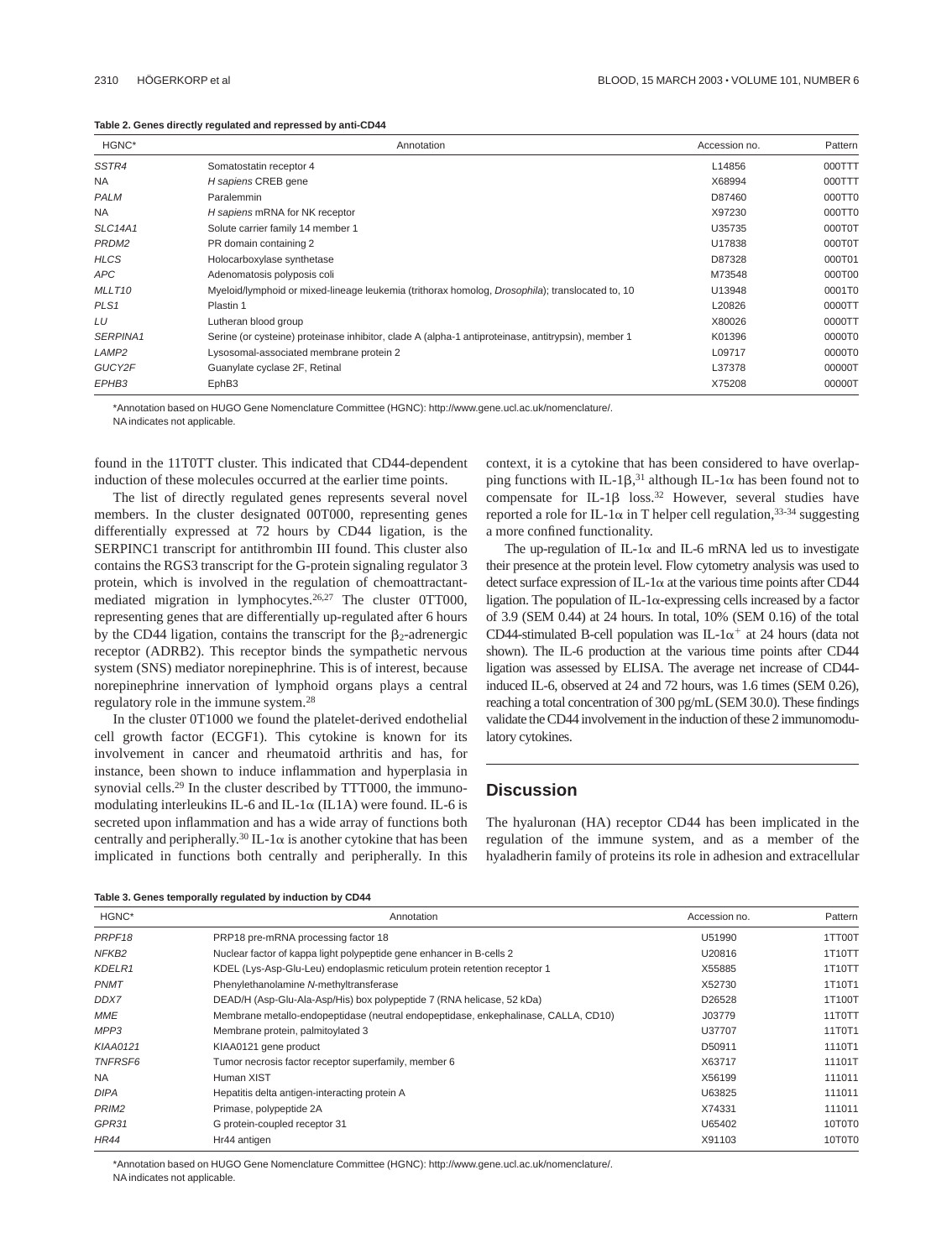| Table 4. Genes temporally regulated by repression by CD44 |  |  |  |  |  |
|-----------------------------------------------------------|--|--|--|--|--|
|-----------------------------------------------------------|--|--|--|--|--|

| HGNC*              | Annotation                                              | Accession no. | Pattern |
|--------------------|---------------------------------------------------------|---------------|---------|
| <b>KIAA0196</b>    | KIAA0196 gene product                                   | D83780        | 00T1TT  |
| CRYGEP1            | Crystallin, gamma E pseudogene 1                        | K03008        | 00T1TT  |
| <b>LYZ</b>         | Lysozyme                                                | J03801        | 00T1TT  |
| <b>KIAA0141</b>    | KIAA0141 gene product                                   | D50931        | 00TT0T  |
| TERF1              | Telomeric repeat binding factor                         | U40705        | 00TT1T  |
| EFNA3              | Ephrin-A3                                               | U14187        | 00TTT0  |
| <b>RNTRE</b>       | Related to the N terminus of tre                        | D13644        | 00TTT1  |
| NUCB <sub>2</sub>  | Nucleobindin 2                                          | X76732        | 00TTT1  |
| PAFAH <sub>2</sub> | Platelet-activating factor acetylhydrolase 2            | D87845        | 00TTTT  |
| GCG                | Glucagon                                                | J04040        | 00TTTT  |
| <b>ELL</b>         | ELL gene                                                | U16282        | 00TTTT  |
| MNAT1              | Menage a trois 1 (CAK assembly factor)                  | X87843        | 00TTTT  |
| NR4A3              | Nuclear receptor subfamily 4, group A, member 3         | X89894        | 01T1TT  |
| <b>SLC18A1</b>     | Solute carrier family 18, member 1                      | U39905        | 0T0TTT  |
| NA.                | Human clone 23907 mRNA sequence                         | U90907        | 0T111T  |
| <b>PLK</b>         | Pololike kinase                                         | U01038        | 0T1T11  |
| CCNG <sub>2</sub>  | Cyclin G2                                               | U47414        | 0T1T11  |
| MX2                | Myxovirus (influenza virus) resistance 2                | M30818        | OT1T1T  |
| HTR <sub>1</sub> A | 5-hydroxytryptamine (serotonin) receptor 1A             | M83181        | OTT11T  |
| <b>FRDA</b>        | Friedreich ataxia                                       | U43747        | 0TT11T  |
| MEF <sub>2</sub> A | MADS box transcription enhancer factor 2, polypeptide A | X68505        | 0TT1T1  |
| <b>SNCA</b>        | Synuclein, alpha                                        | U46901        | 0TTT11  |
| APOC3              | Apolipoprotein C-III                                    | X01388        | 0TTT1T  |
| PRKACA             | Protein kinase, cAMP-dependent, catalytic, alpha        | M80335        | 0TTTT1  |
| <b>AUH</b>         | AU RNA binding protein/enoyl-coenzyme A hydratase       | X79888        | 0TTTT1  |

\*Annotation based on HUGO Gene Nomenclature Committee (HGNC): http://www.gene.ucl.ac.uk/nomenclature/. NA indicates not applicable.

interactions has been extensively investigated.4 Furthermore, a crucial role of CD44 in inflammation has also lately been demonstrated.<sup>35</sup> In the present study we assessed the transcriptional outcome of ligation of CD44 on mature naive tonsillar B cells. The dataset was analyzed employing a novel statistical analysis scheme created to retrieve the most likely expression pattern of an observed distribution. We were thus able to extract the patterns for genes classified as directly or temporally regulated by the anti-CD44 stimuli (Tables 1-2).

Our previous observation that CD44 ligation in naive B cells in fact induced a GC B-cell–like phenotype was corroborated in the present transcriptional analysis, in that CD10 (MME) and CD95 (TNFRSF6) were shown to be temporally regulated by CD44. The neutral endopeptidase CD10 has a strong association to activated germinal center B-cell populations,<sup>36</sup> and the only other stage in B-cell ontogeny where CD10 is expressed is at the pro-B-cell stage in bone marrow. The functional role of CD10 is associated to inflammation, and CD10 provides protection to several neuropeptides and other mediators of inflammation in tissue. Some of the substrates include endothelin, bradykinin, substance P, calcitonin gene-related peptide, neuropeptide Y, and IL-1 $\beta$ .<sup>37</sup> The CD95 expression is also highly associated with activation, especially in lymphocytes.38 This receptor is a prerequisite for a physiological control of the activated immune system, enabling the possibility to clear malfunctioning cells by apoptosis. If this control is perturbed, the imbalance in the immune system could lead to autoimmunity. Interestingly, an increased susceptibility to CD95-mediated activation-induced cell death has been linked to CD44 functionality on thymocytes.<sup>6,7</sup>

Among the components that were found to be directly regulated by CD44 were the cytokines IL-6 and IL-1 $\alpha$ . IL-6 is a pleiotropic molecule involved as a regulator of inflammation both centrally and peripherally.30 A role of IL-6 in the induction and progression of arthritis has also been demonstrated in IL-6–deficient mice.39 IL-6–deficient mice, furthermore, show impaired antibody production and reduced numbers of both B and T cells in lymph nodes as well as reduced germinal center formation.<sup>40</sup> The induction of IL-6 is not unique to CD44, because IL-6 induction has been associated also with CD40-mediated signaling.<sup>41</sup> However, CD44 has been shown to augment IL-6 production in human rheumatoid synovial  $cells<sup>42</sup>$  and polymorphonuclear cells,<sup>43</sup> which is in agreement with our findings where the CD44 ligation generated an increase in IL-6 protein production. Interestingly, it has also recently been reported that IL-6 production can be specifically attributed to CD44 v6 at least in macrophages.44

Direct regulation by the CD44 stimuli was evident also for the IL-1 $\alpha$  transcript (IL1A). This induction seems to be present relatively early in time and is sustained throughout the 72 hours as it follows the TTT000 pattern. Several studies have demonstrated a CD44-dependent induction of IL-1.45,46 However, in contrast to previous studies, the CD44 ligation on the BCR and CD40 activated B cells induced IL- $1\alpha$ . The immunomodulatory function of IL-1 $\alpha$  is mostly associated with T helper cell proliferation. It induces T helper-2 ( $T_H2$ ) cell proliferation independently of IL-4 and initiates autocrine IL-1 $\alpha$  production,<sup>34</sup> which furthermore has been shown to increase the  $T_H2$  responsiveness to IL-4.<sup>47</sup> Our confirmation that IL-1 $\alpha$  was up-regulated at the protein level also demonstrated that a CD44 ligation augmented this surface expression, and a nearly 4-fold increase in the number of IL-1 $\alpha$ producing cells was evident. Taken together, these results suggest an attractive role of CD44-activated B cells in the regulation of T-cell proliferation.

CD44 has also been implicated in lymphocyte migration. In this study SERPINC1 and RSG3, both potent regulators of migration, were shown to be regulated by CD44. The serpin, antithrombin III (SERPINC1), is an important regulator of the coagulation cascade as well as being involved in inflammation.<sup>48</sup> Antithrombin III has also been found to inhibit chemokine-mediated migration through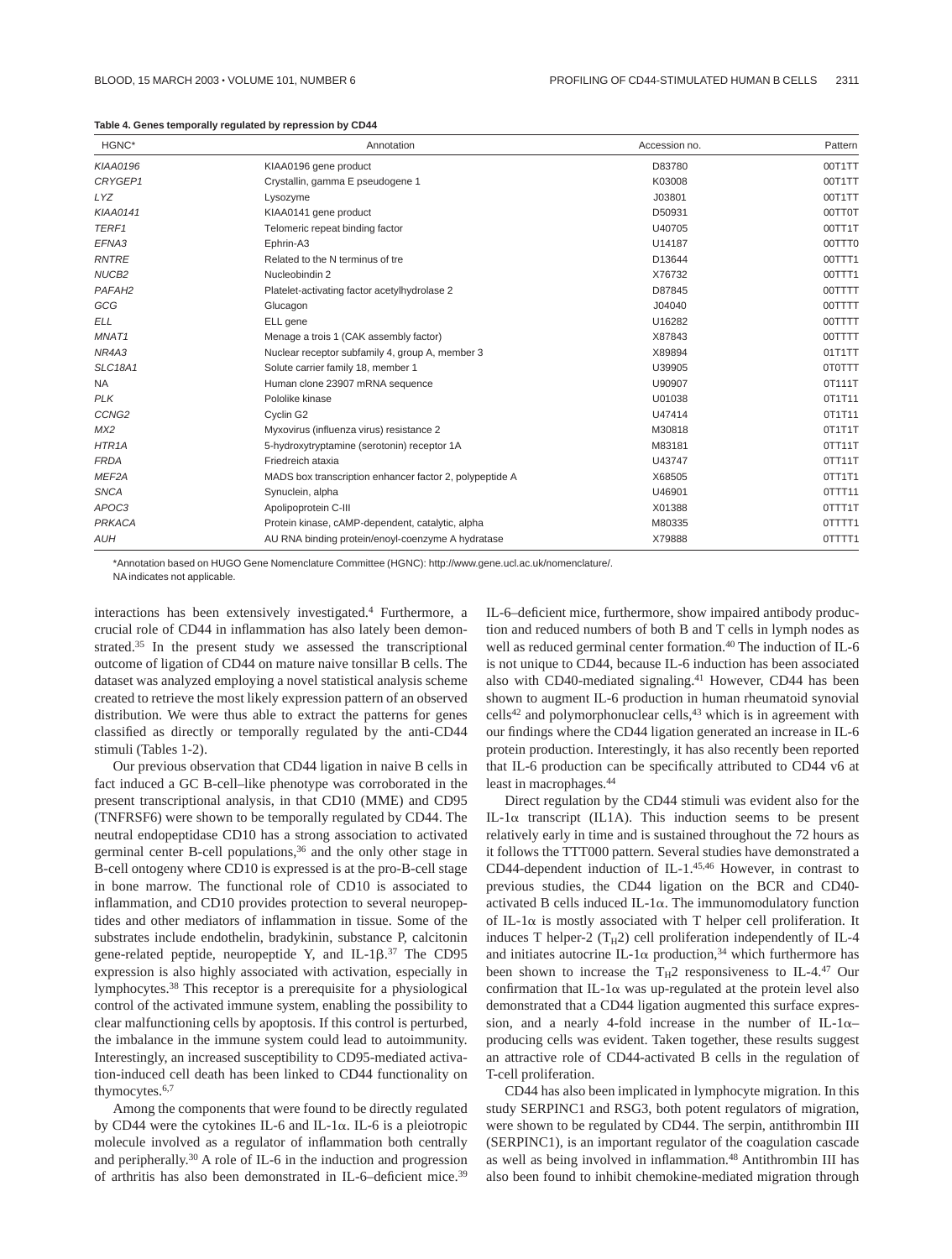the heparan sulfate proteoglycans syndecan-4 <sup>49</sup> and by a similar interaction also to interfere with nuclear factor- $\kappa$ B (NF- $\kappa$ B) activation,50 which explains the anti-inflammatory effects of the enzyme. Another regulator of chemokine-mediated migration with a differential expression pattern is the G-protein signaling regulator RGS3. This molecule is a modulator of chemotaxis and cell adhesion mediated by G protein-coupled chemokine receptors $26$ and has been found to efficiently inhibit B-cell chemotaxis mediated by the CXCR4, CXCR5, and CCR7.27 Thus, the regulatory properties of SERPINC1 and RSG3 may be of critical importance, because a balance in the chemokine-mediated migration of lymphocytes has shown to be instructive in the formation of the secondary lymphoid organ structures.3

Another up-regulated immunoregulatory gene dependent on CD44 stimulation is the  $\beta_2$ -adrenergic receptor ( $\beta_2$ -AR). The adaptive response to inflammation involves components of the central nervous system (CNS). The systemic release of proinflammatory cytokines triggers the enrollment by CNS of the hypothalamic-pituitary-adrenal (HPA) axis and the sympathetic nervous system (SNS). These systems in concert modulate the immune response by a subsequent release of glucocorticoids from the adrenal glands and norepinephrine (NE) by postganglionic noradrenergic nerve endings, respectively. The peripheral discharge of glucocorticoids and NE will inhibit  $T_H1$  responses and promote a  $T_H2$  response thereby counteracting the inflammatory reaction.43,51,52 The sympathetic regulation of the immune system is mediated mainly by the  $\beta_2$ -AR, which has been found on all lymphocytes except for  $T_H2$  cells. In B cells it has been reported that the  $\beta_2$ -AR facilitates T<sub>H</sub>2-dependent IgG1 and IgE production quantitatively after antigen stimulation in mice.53,54 It is also proposed that the  $\beta_2$ -AR plays a role in germinal center formation, because NE depletion attenuates GC formation.<sup>53</sup> The  $\beta$ <sub>2</sub>-AR transcript ADRB2 is contained in a cluster characterizing genes induced after 24 hours (0TT000). This indicates that in line with proinflammatory cytokines<sup>55</sup> the CD44 stimuli seem to be a regulator of the  $\beta_2$ -AR expression of B cells. The  $\beta_2$ -adrenergic receptor uses the cyclic adenosine monophosphate (cAMP) and the protein kinase A (PKA) pathway. This pathway has been reported to regulate  $T_H1$  and  $T_H2$  responses and  $T_H2$ -dependent IgE and IgG production in B cells by a number of effectors.<sup>56</sup> Thus, the induced presence of the  $\beta_2$ -AR suggests a B cell involved in a T<sub>H</sub>2dependent response.

Interestingly, a recent study demonstrated rapid downregulation of CD44 on NK cells by NE treatment,<sup>57</sup> and it is possible to speculate on a similar mechanism in the heavily innervated marginal zone. Such a mechanism presents a possible scenario where the CD44 participates in the decision making of the B-cell faith. For example, antigen-induced CD44 9,11,12 will as a costimultory molecule9 participate in a T cell-B cell cognate interaction with a sequential up-regulation of the  $\beta_2$ -AR. This  $\beta_2$ -AR up-regulation will mount the pivot point in this regulatory process at which the neuroendocrine system decides whether a germinal center formation should be supported or not. The  $\beta_2$ -AR signaling will consequently induce cellular events facilitating GC formation53,54 characterized by a CD44 down-regulation.

In summary, our results suggest a novel role for CD44 in immunoregulation and inflammation. More specifically, possible mechanisms for CD44 involvement in the humoral response and the formation of germinal center reactions based on the upregulation of transcript for CD10, CD95, IL-6, IL-1 $\alpha$ , and  $\beta_2$ -AR are proposed.

### **References**

- 1. Butcher EC, Picker LJ. Lymphocyte homing and homeostasis. Science. 1996;272:60-66.
- 2. MacLennan IC. Germinal centers. Annu Rev Immunol. 1994;12:117-139.
- 3. Moser B, Loetscher P. Lymphocyte traffic control by chemokines. Nat Immunol. 2001;2:123-128.
- 4. Lesley J, Hyman R, Kincade PW. CD44 and its interaction with extracellular matrix. Adv Immunol. 1993;54:271-335.
- 5. Rafi A, Nagarkatti M, Nagarkatti PS. Hyaluronate-CD44 interactions can induce murine B-cell activation. Blood. 1997;89:2901-2908.
- 6. Foger N, Marhaba R, Zoller M. CD44 supports T cell proliferation and apoptosis by apposition of protein kinases. Eur J Immunol. 2000;30:2888- 2899.
- 7. Chen D, McKallip RJ, Zeytun A, et al. CD44-deficient mice exhibit enhanced hepatitis after concanavalin A injection: evidence for involvement of CD44 in activation-induced cell death. J Immunol. 2001;166:5889-5897.
- 8. Naor D, Sionov RV, Ish-Shalom D. CD44: structure, function, and association with the malignant process. Adv Cancer Res. 1997;71:241-319.
- 9. Guo Y, Wu Y, Shinde S, Sy MS, Aruffo A, Liu Y. Identification of a costimulatory molecule rapidly induced by CD40L as CD44H. J Exp Med. 1996; 184:955-961.
- 10. Ingvarsson S, Dahlenborg K, Carlsson R, Borrebaeck CA. Co-ligation of CD44 on naive human tonsillar B cells induces progression towards a germinal center phenotype. Int Immunol. 1999;11: 739-744.
- 11. Camp RL, Kraus TA, Birkeland ML, Pure E. High levels of CD44 expression distinguish virgin from antigen-primed B cells. J Exp Med. 1991;173: 763-766.
- 12. Arch R, Wirth K, Hofmann M, et al. Participation in normal immune responses of a metastasisinducing splice variant of CD44. Science. 1992; 257:682-685.
- 13. Kremmidiotis G, Zola H. Changes in CD44 expression during B cell differentiation in the human tonsil. Cell Immunol. 1995;161:147-157.
- 14. Feuillard J, Taylor D, Casamayor-Palleja M, Johnson GD, MacLennan IC. Isolation and characteristics of tonsil centroblasts with reference to Ig class switching. Int Immunol. 1995;7:121-130.
- 15. Dahlenborg K, Pound JD, Gordon J, Borrebaeck CA, Carlsson R. Terminal differentiation of human germinal center B cells in vitro. Cell Immunol. 1997;175:141-149.
- 16. Stott DI, Hiepe F, Hummel M, Steinhauser G, Berek C. Antigen-driven clonal proliferation of B cells within the target tissue of an autoimmune disease. The salivary glands of patients with Sjogren's syndrome. J Clin Invest. 1998;102:938- 946.
- 17. Kim HJ, Berek C. B cells in rheumatoid arthritis. Arthritis Res. 2000;2:126-131.
- 18. Lindhout E, van Eijk M, van Pel M, Lindeman J, Dinant HJ, de Groot C. Fibroblast-like synoviocytes from rheumatoid arthritis patients have intrinsic properties of follicular dendritic cells. J Immunol. 1999;162:5949-5956.
- 19. Aarvak T, Natvig JB. Cell-cell interactions in synovitis: antigen presenting cells and T cell interaction in rheumatoid arthritis. Arthritis Res. 2001;3: 13-17.
- 20. Haynes BF, Hale LP, Patton KL, Martin ME, Mc-Callum RM. Measurement of an adhesion molecule as an indicator of inflammatory disease activity. Up-regulation of the receptor for hyaluronate (CD44) in rheumatoid arthritis. Arthritis Rheum. 1991; 34:1434-1443.
- 21. Mikecz K, Dennis K, Shi M, Kim JH. Modulation of hyaluronan receptor (CD44) function in vivo in a murine model of rheumatoid arthritis. Arthritis Rheum. 1999;42:659-668.
- 22. Schadt EE, Li C, Su C, Wong WH. Analyzing high-density oligonucleotide gene expression array data. J Cell Biochem. 2000;80:192-202.
- 23. Li C, Wong WH. Model-based analysis of oligonucleotide arrays: expression index computation and outlier detection. Proc Natl Acad Sci U S A. 2001;98:31-36.
- 24. Ek S, Hogerkorp CM, Dictor M, Ehinger M, Borrebaeck CA. Mantle cell lymphomas express a distinct genetic signature affecting lymphocyte trafficking and growth regulation as compared with subpopulations of normal human B cells. Cancer Res. 2002;62:4398-4405.
- 25. Banchereau J, de Paoli P, Valle A, Garcia E, Rousset F. Long-term human B cell lines dependent on interleukin-4 and antibody to CD40. Science. 1991;251:70-72.
- 26. Bowman EP, Campbell JJ, Druey KM, Scheschonka A, Kehrl JH, Butcher EC. Regulation of chemotactic and proadhesive responses to chemoattractant receptors by RGS (regulator of G-protein signaling) family members. J Biol Chem. 1998;273: 28040-28048.
- 27. Reif K, Cyster JG. RGS molecule expression in murine B lymphocytes and ability to down-regulate chemotaxis to lymphoid chemokines. J Immunol. 2000;164:4720-4729.
- 28. Elenkov IJ, Wilder RL, Chrousos GP, Vizi ES. The sympathetic nerve—an integrative interface between two supersystems: the brain and the immune system. Pharmacol Rev. 2000;52:595-638.
- 29. Waguri-Nagaya Y, Otsuka T, Sugimura I, et al. Synovial inflammation and hyperplasia induced